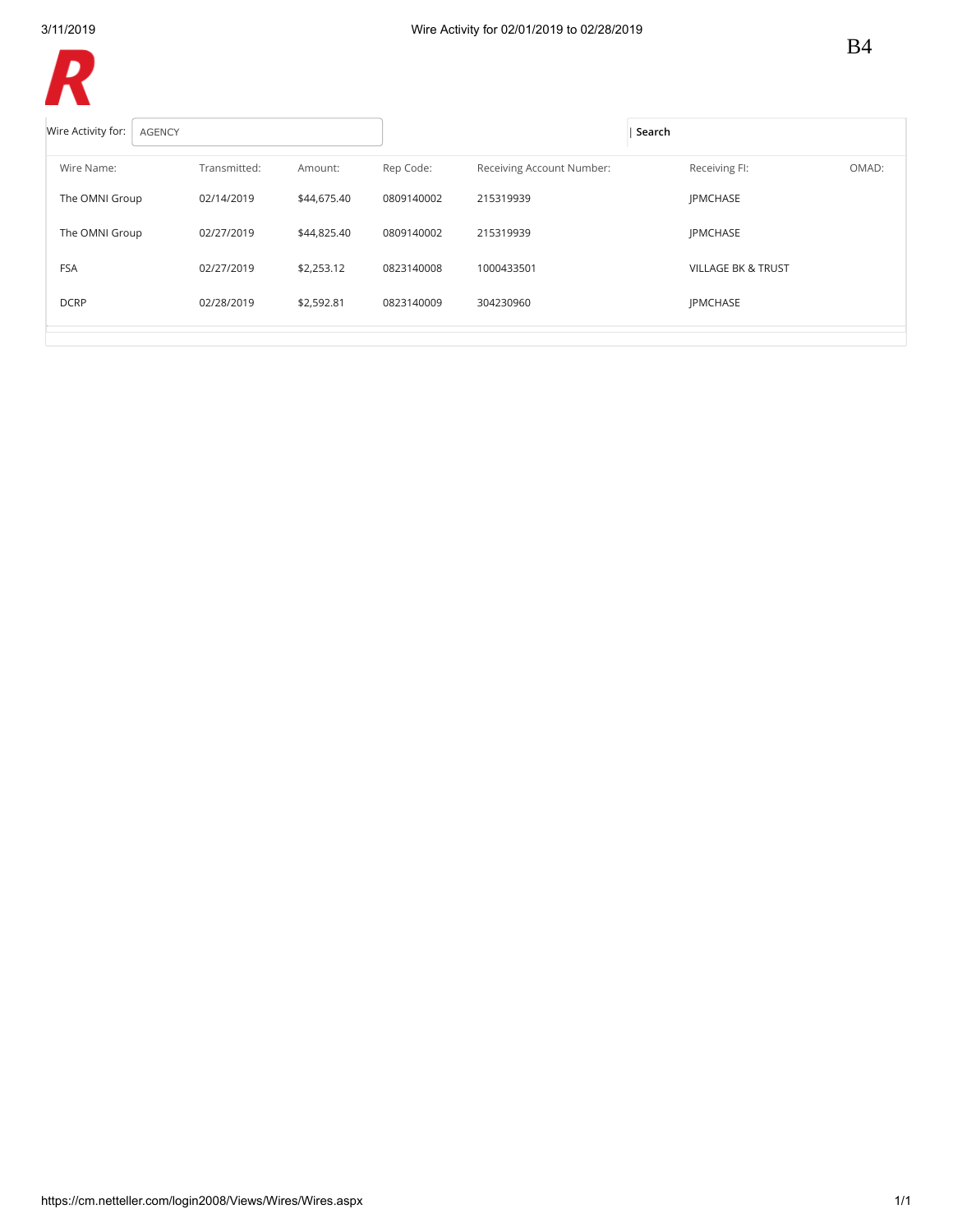D

| Wire Activity for: | WARRANT      |              |            |                           | Search |               |       |
|--------------------|--------------|--------------|------------|---------------------------|--------|---------------|-------|
| Wire Name:         | Transmitted: | Amount:      | Rep Code:  | Receiving Account Number: |        | Receiving FI: | OMAD: |
| AvidXchange        | 02/14/2019   | \$110,178.14 | 0101150003 | 359681466579              |        | KeyBank       |       |
| AvidXchange        | 02/28/2019   | \$26,490.10  | 0101150003 | 359681466579              |        | KeyBank       |       |
|                    |              |              |            |                           |        |               |       |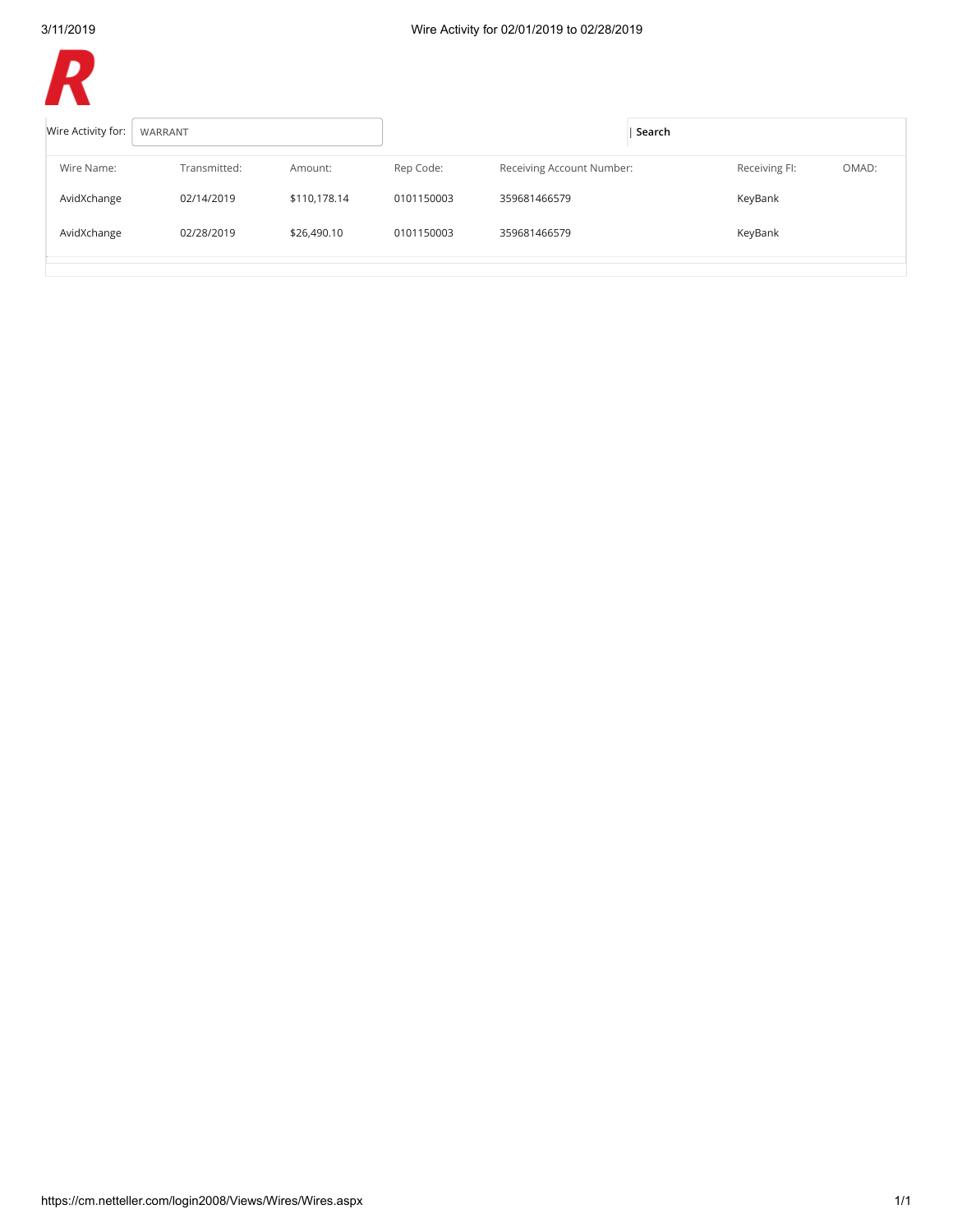

| View Account Information for: | <b>AGENCY</b>      |                       |           |                      |                         |
|-------------------------------|--------------------|-----------------------|-----------|----------------------|-------------------------|
| From Account                  | To Account         | Amount                | Frequency | <b>Transfer Date</b> | <b>Transfer Details</b> |
| <b>AGENCY</b>                 | UNEMPLOYMENT TRUST | \$4,596.17            | One Time  | 02/04/2019           | Details                 |
| WARRANT                       | <b>AGENCY</b>      | \$125,008.77          | One Time  | 02/13/2019           | Details                 |
| <b>WARRANT</b>                | <b>AGENCY</b>      | \$713,684.15          | One Time  | 02/13/2019           | Details                 |
| WARRANT                       | <b>AGENCY</b>      | \$125,088.99          | One Time  | 02/26/2019           | Details                 |
| WARRANT                       | <b>AGENCY</b>      | \$712,703.17          | One Time  | 02/26/2019           | Details                 |
| <b>AGENCY</b>                 | WARRANT            | \$193,111.00          | One Time  | 02/27/2019           | Details                 |
| <b>AGENCY</b>                 | PUBLC FD 0212      | \$36,410.80           | One Time  | 02/27/2019           | Details                 |
| <b>AGENCY</b>                 | CAFETERIA          | \$3,173.52            | One Time  | 02/27/2019           | Details                 |
| <b>AGENCY</b>                 | WARRANT            | \$713.34              | One Time  | 02/27/2019           | Details                 |
| WARRANT                       | <b>AGENCY</b>      | \$1,099.42            | One Time  | 02/28/2019           | Details                 |
|                               |                    | Total: \$1,915,589.33 |           |                      |                         |